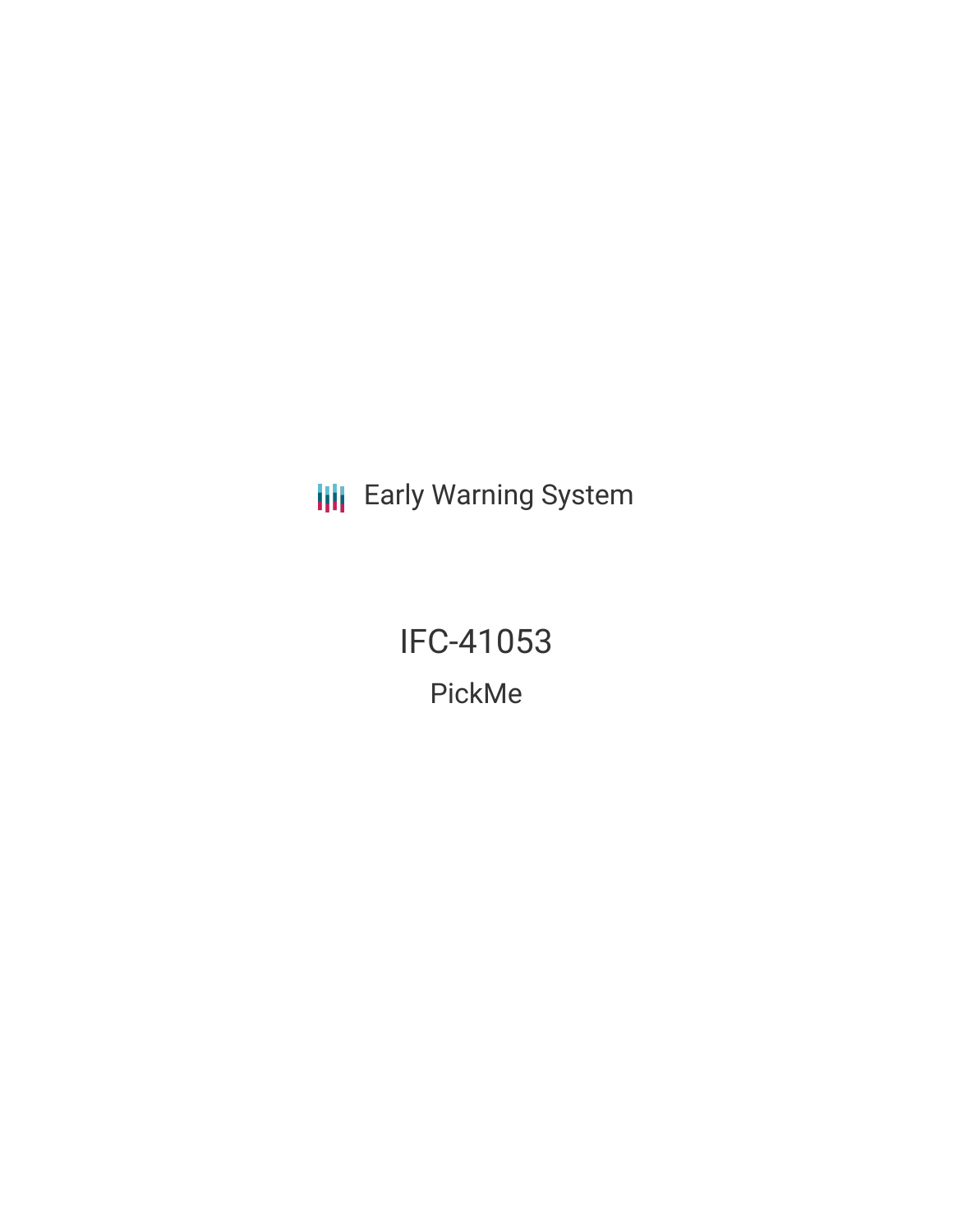# **Quick Facts**

| <b>Countries</b>               | Sri Lanka                                          |
|--------------------------------|----------------------------------------------------|
| <b>Specific Location</b>       | Colombo, Kandy                                     |
| <b>Financial Institutions</b>  | International Finance Corporation (IFC)            |
| <b>Status</b>                  | Approved                                           |
| <b>Bank Risk Rating</b>        | B                                                  |
| <b>Voting Date</b>             | 2018-05-11                                         |
| <b>Borrower</b>                | Digital Mobility Solutions Lanka (Private) Limited |
| <b>Sectors</b>                 | Infrastructure, Transport                          |
| <b>Investment Type(s)</b>      | Equity                                             |
| <b>Investment Amount (USD)</b> | $$2.44$ million                                    |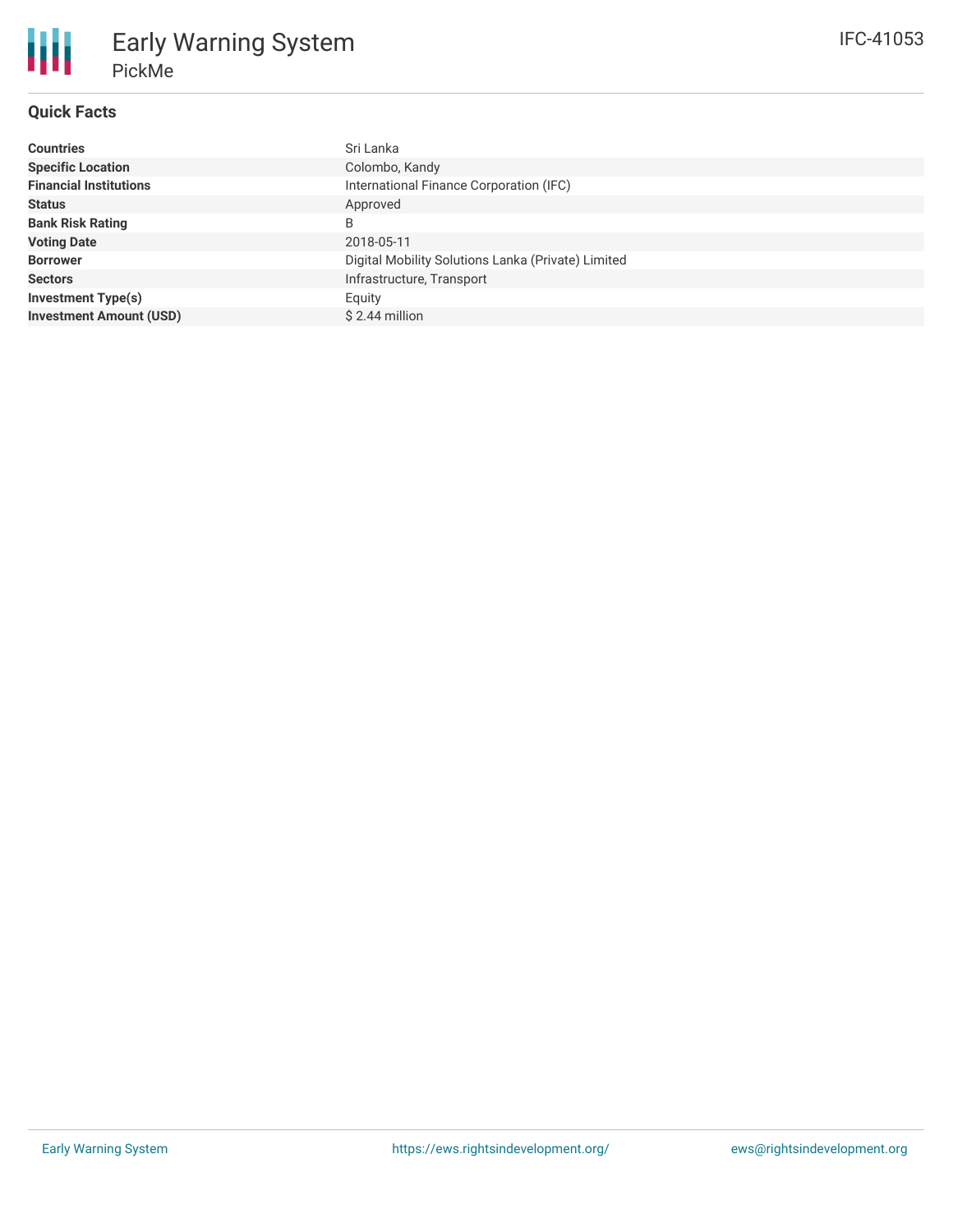

## **Project Description**

Digital Mobility Solutions Lanka (Private) Limited ("PickMe") is a Sri Lankan technology company which provides a ride hailing application that enables customers to hail a vehicle (motor rickshaw, car or minibus) through their smartphone. The proposed investment will support PickMe's nationwide expansion plans.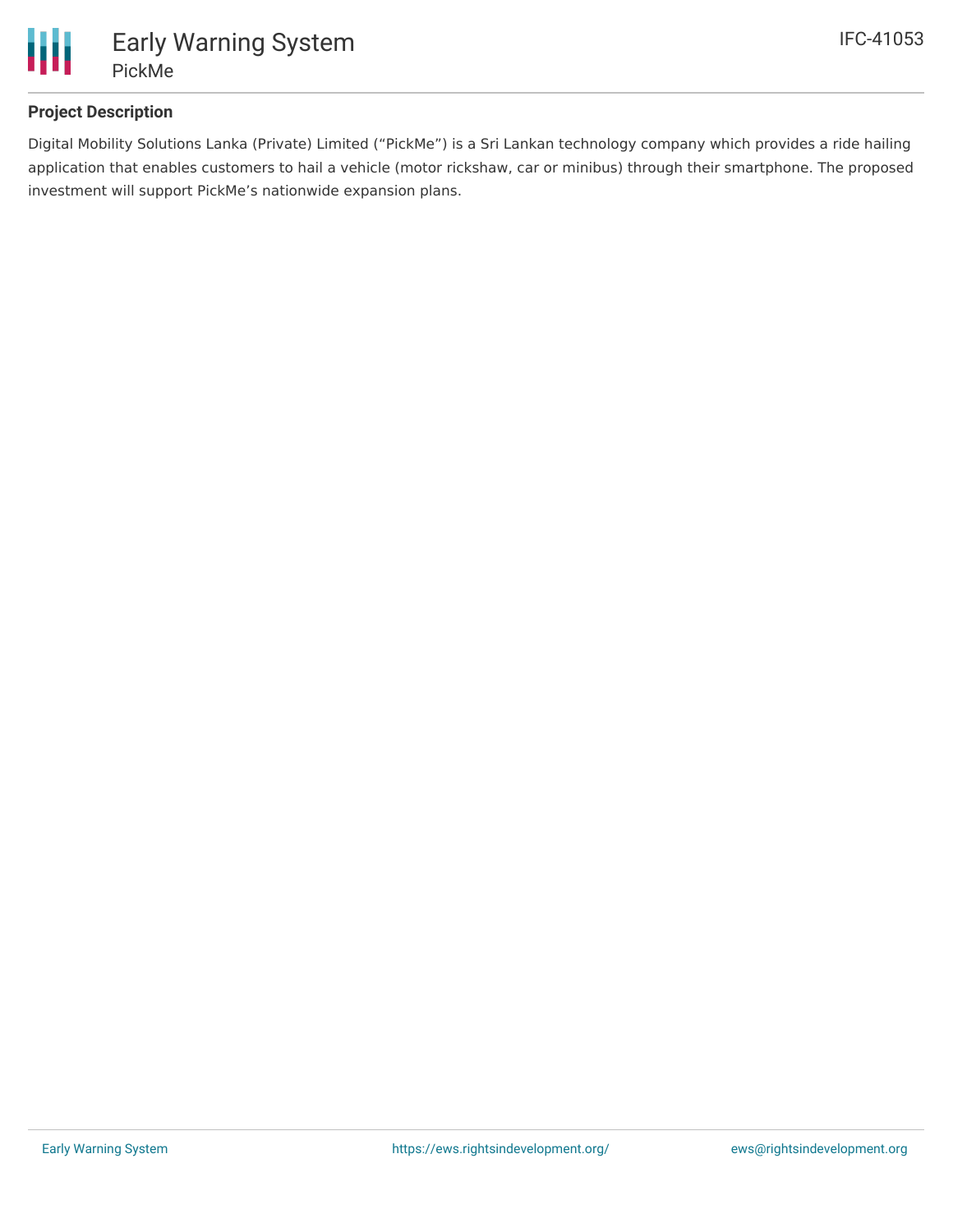#### **Investment Description**

• International Finance Corporation (IFC)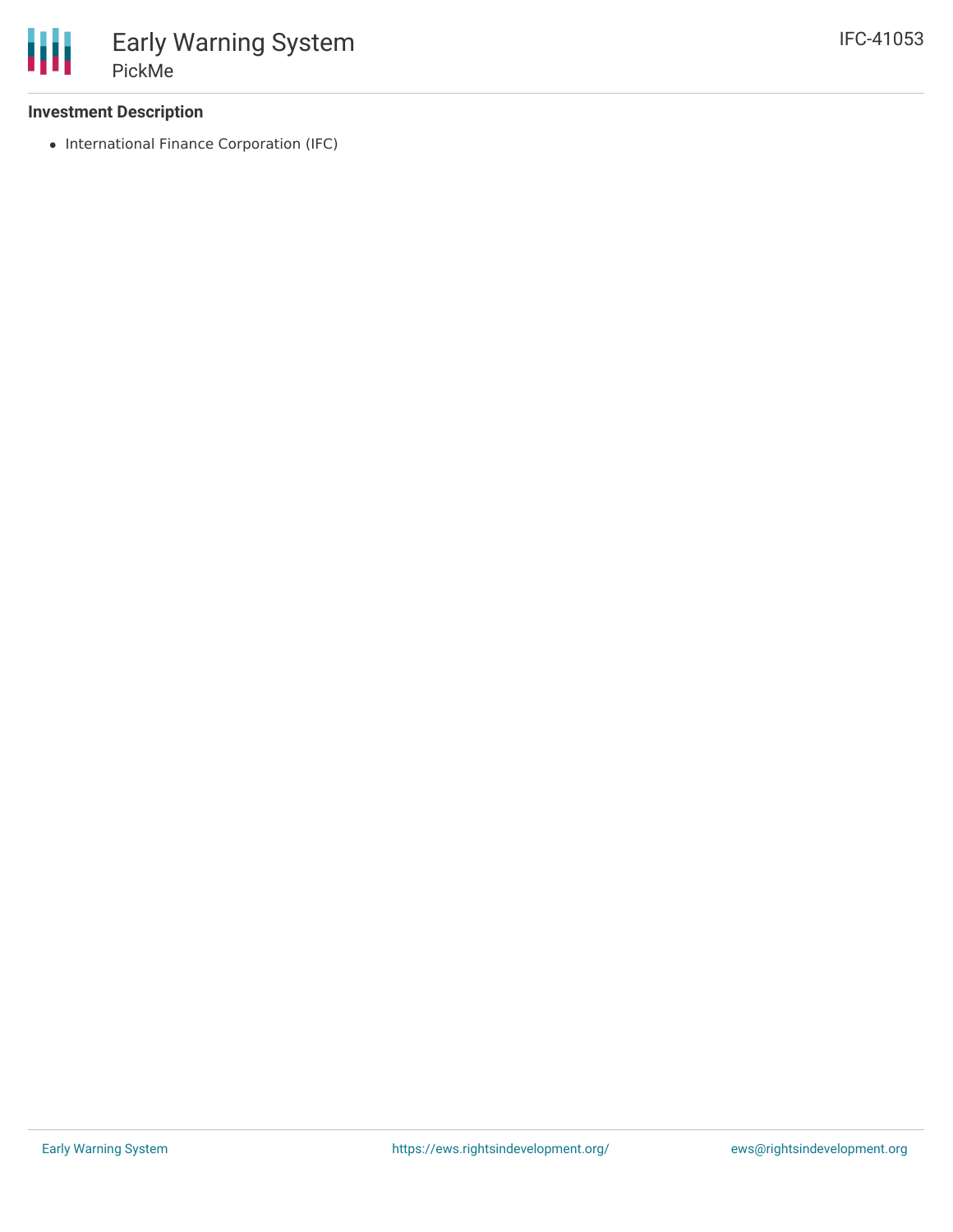

### **Private Actors Description**

Mr. Jiffry Zulfer Hassen is the founder and largest shareholder. Other shareholders include Ajit Damon Gunewardene, Lanka Orix Information Technology Services Ltd, Interblocks Limited, H Capital (Private) Limited, and Ruchi Hubert Gunewardene.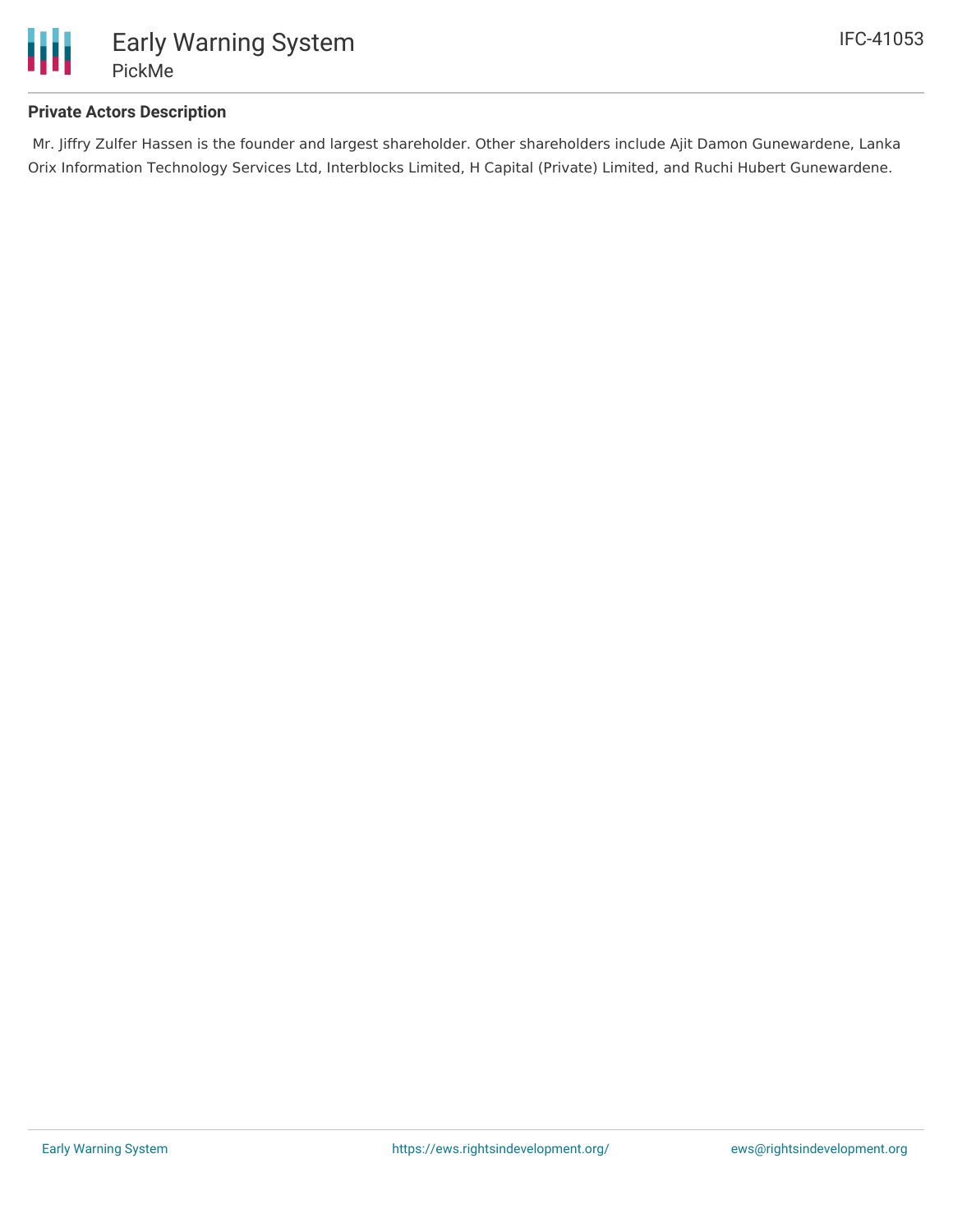

| <b>Private Actor 1</b> | <b>Private Actor</b><br>1 Role | <b>Private Actor</b><br>1 Sector | Relation | <b>Private Actor 2</b>                             | <b>Private Actor</b><br>2 Role | <b>Private Actor</b><br>2 Sector |
|------------------------|--------------------------------|----------------------------------|----------|----------------------------------------------------|--------------------------------|----------------------------------|
| $\sim$                 | -                              |                                  | $\sim$   | Digital Mobility Solutions Lanka (Private) Limited | Client                         |                                  |